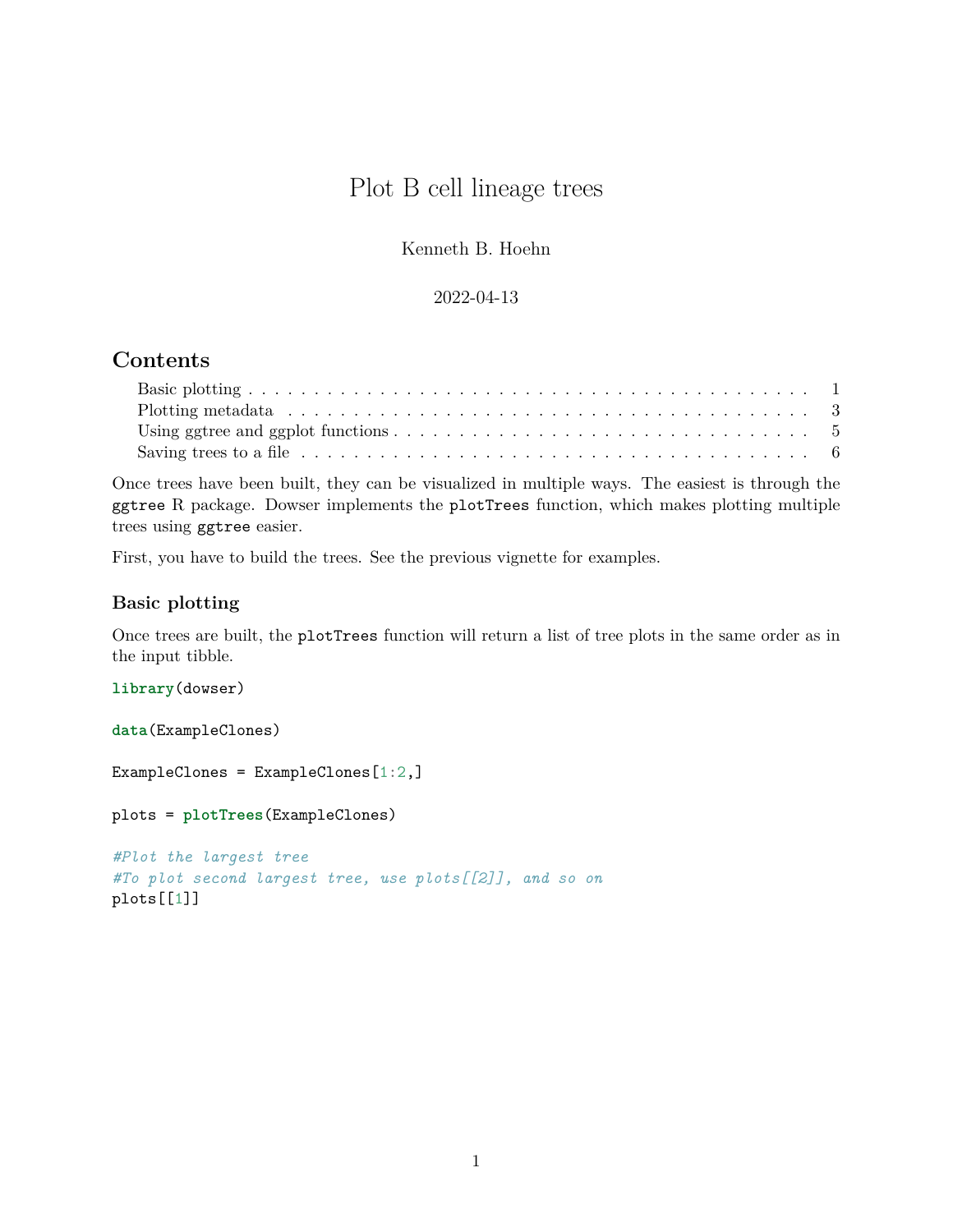

Default options for plotTrees will only plot tree topology and branch lengths. The clone\_id is by default plotted on the upper lefthand corner. Branch lengths by default represent the number of mutations per site between each node in the tree. These are shown by the scalebar below the tree.

To plot the expected number of mutations between nodes (calculated by multiplying the branch length by the number of sites), use the scaleBranches function. The width of the scalebar can be set with the scale option.

```
# Re-scale branches to represent mutations between nodes
ExampleClones_m = scaleBranches(ExampleClones, edge_type="mutations")
# Plot, set scale bar to represent 10 mutations
plots = plotTrees(ExampleClones_m, scale=10)
#Plot the largest tree
```
plots[[1]]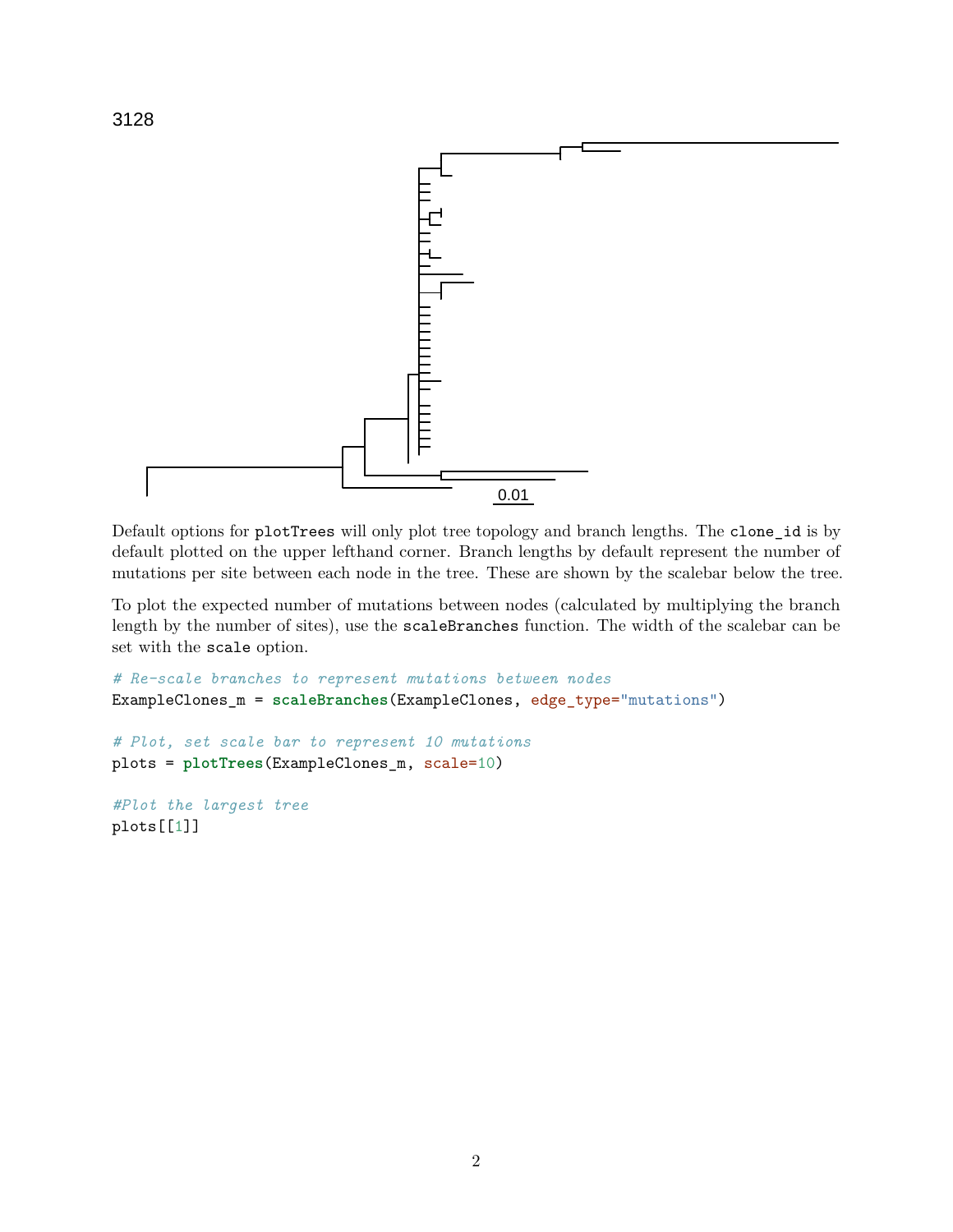

### <span id="page-2-0"></span>**Plotting metadata**

Metadata associated with each tip in the tree can be plotted by specifying the tips and tipsize options in the plotTrees function. Note however, that you can only specify metadata fields that are specified in the formatClones function using either the traits, text\_fields, num\_fields, or seq\_fields options.

```
# Plot tree with sequence isotype at the tips.
plots = plotTrees(ExampleClones, tips="c_call")
```

```
#Plot the largest tree
plots[[1]]
```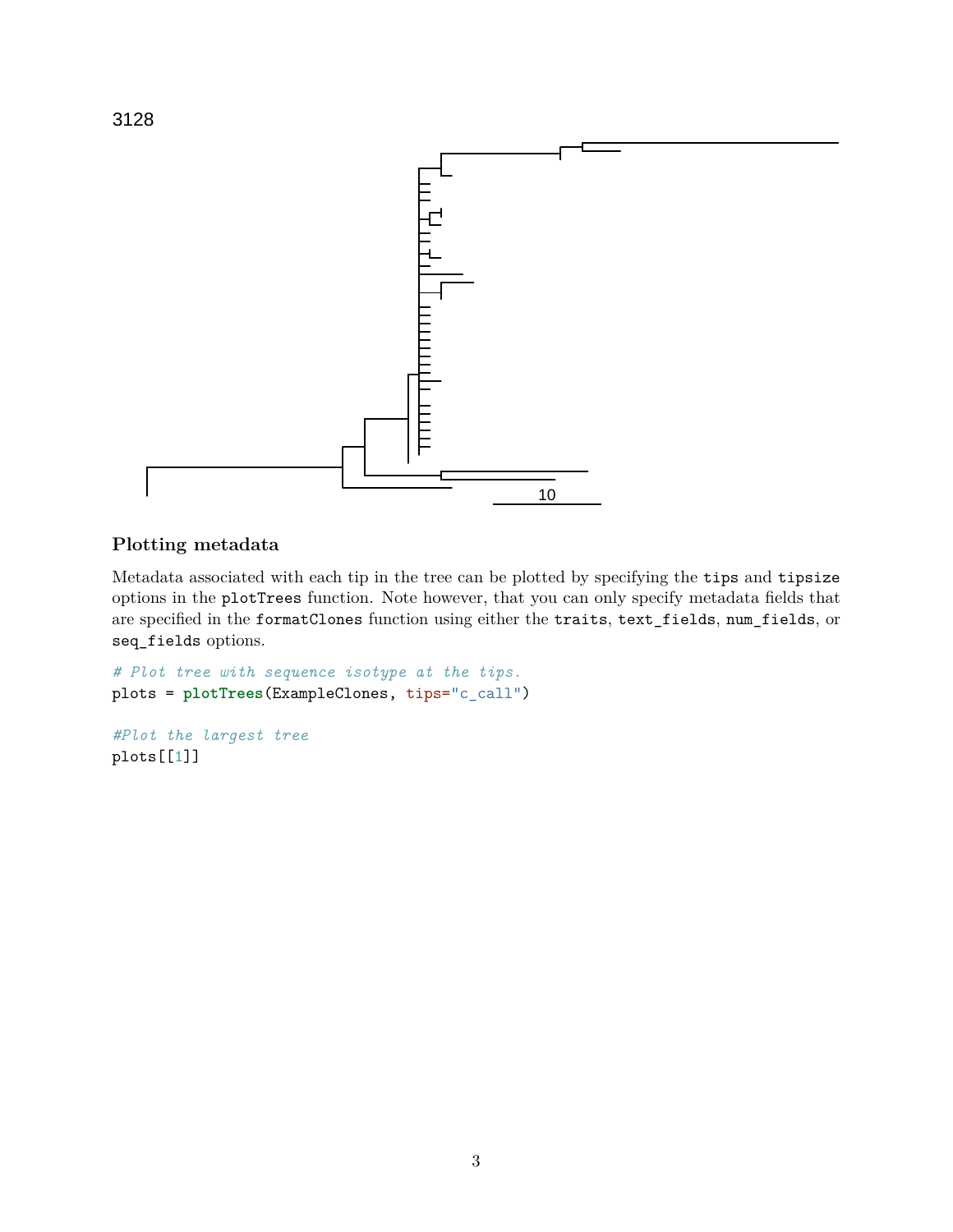

Tip sizes can be manually set to a constant value e.g. tipsize=2 or set to a data column. For instance, we can scale the tip sizes by the duplicate count of each sequence:

```
# Plot tree with sequence isotype at the tips, with sizes set to number of duplicates
plots = plotTrees(ExampleClones, tips="c_call", tipsize="duplicate_count")
```




The tip\_palette is constant among all trees plotted at once, and can be specified as either a named vector of hex colors, or as an RColorBrewer palette name: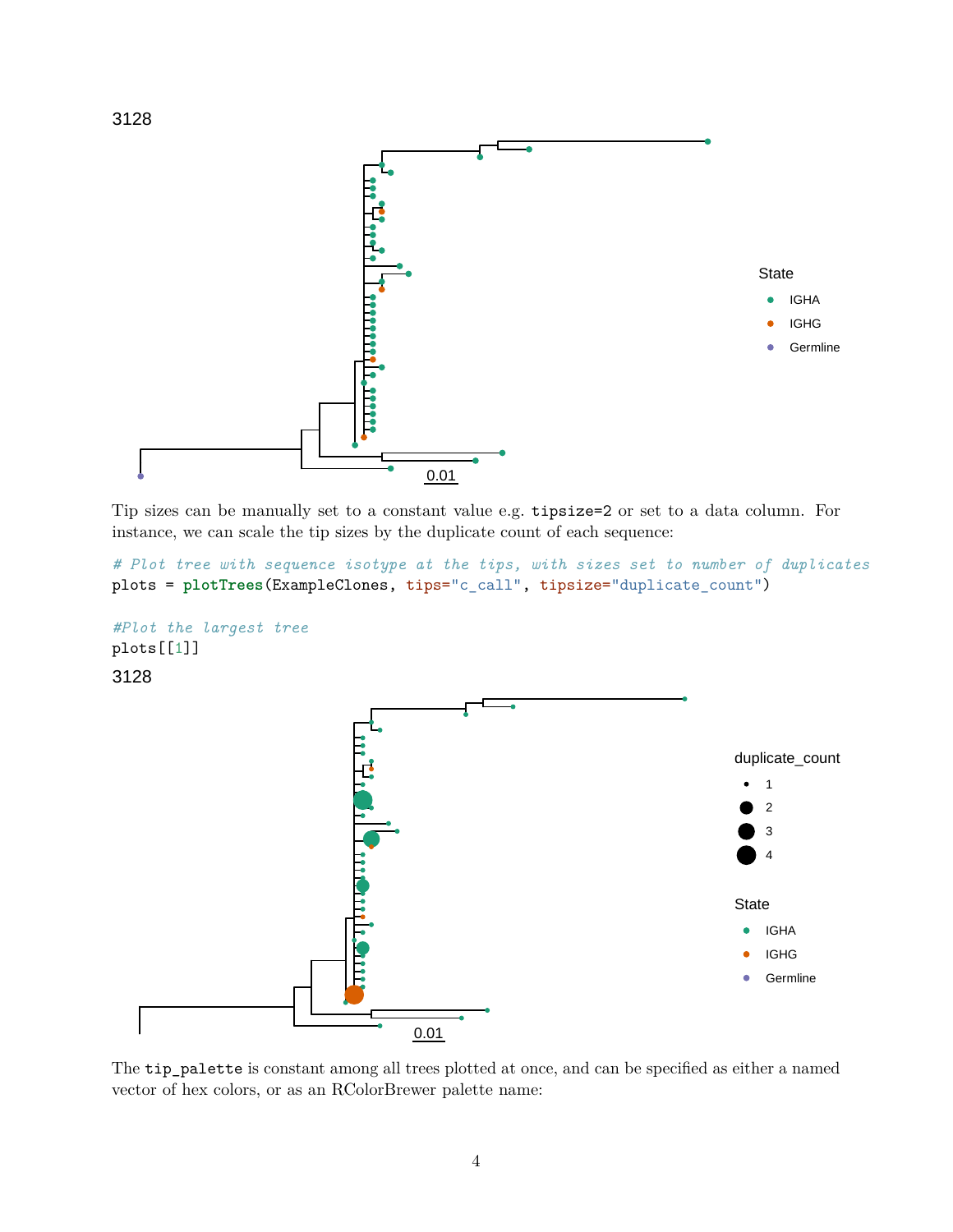

#### <span id="page-4-0"></span>**Using ggtree and ggplot functions**

The objects returned by plotTrees areggtree and ggplot objects, and can be manipulated as such. For instance, we can add tip labels using the geom\_tiplab function from ggtree, add vertical lines using the geom\_vline function from ggplot, and edit the title using ggtitle. xlim can be used to add enough space to the plot for the sequence IDs.